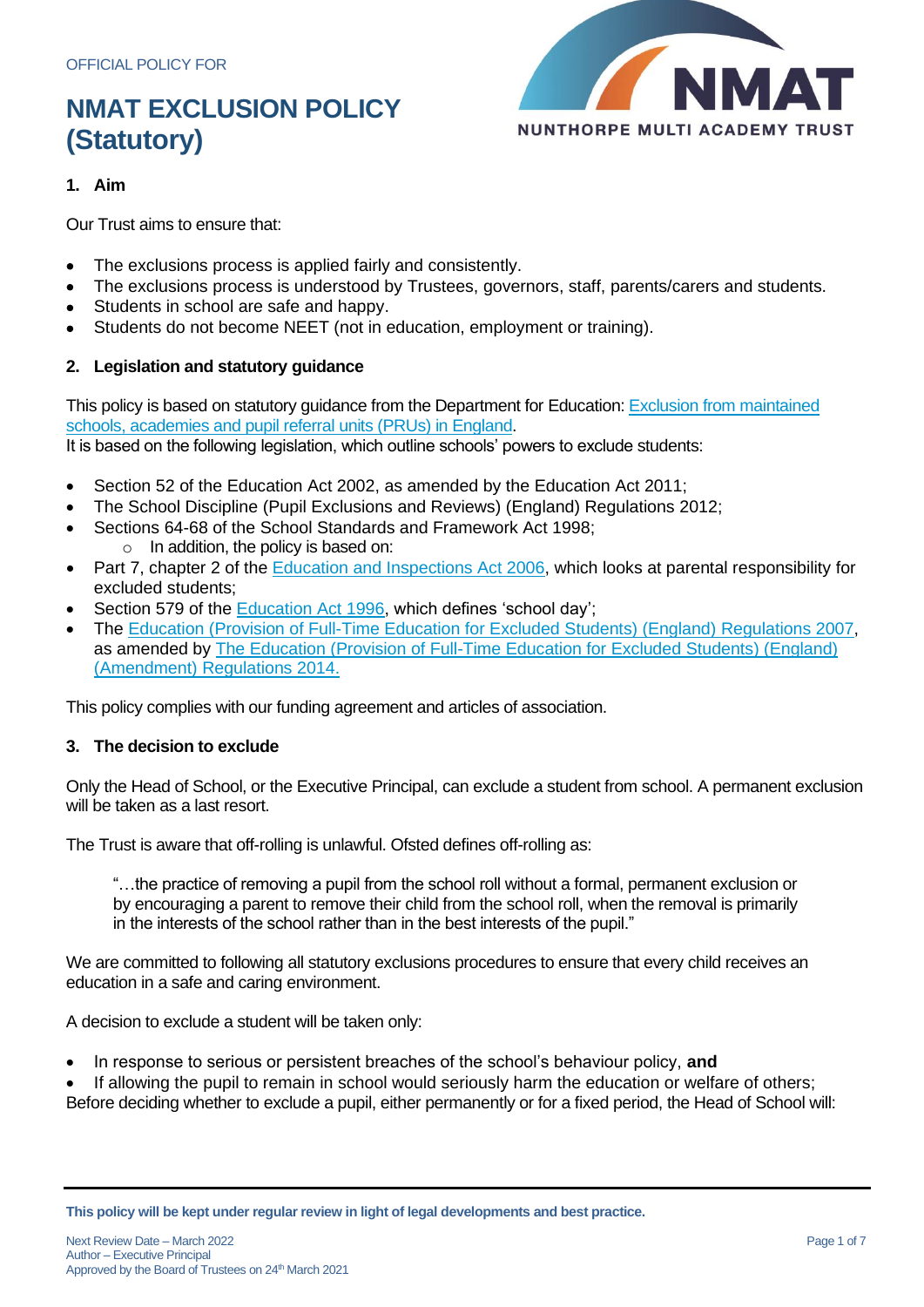

- Consider all the relevant facts and evidence, including whether the incident(s) leading to the exclusion were provoked;
- Allow the pupil to give their version of events;
- Consider if the pupil has special educational needs (SEN).

## **4. Definition**

For the purposes of exclusions, school day is defined as any day on which there is a school session. Therefore, INSET or staff training days do not count as a school day.

## **5. Roles and responsibilities**

## **5.1 The Head of School and/or the Executive Principal**

### **Informing parents/carers**

The Head of School will immediately provide the following information, in writing, to the parents/carers of an excluded student:

- The reason(s) for the exclusion;
- The length of a fixed-term exclusion or, for a permanent exclusion, the fact that it is permanent;
- Information about parents/carers' right to make representations about the exclusion to the governing board and how the student may be involved in this;
- Where there is a legal requirement for the governing board to meet to consider the reinstatement of a student, and that parents/carers have a right to attend a meeting, be represented at a meeting (at their own expense) and to bring a friend.

The Head of School will also notify parents/carers by the end of the afternoon session on the day their child is excluded that for the first 5 school days of an exclusion, or until the start date of any alternative provision where this is earlier, parents/carers are legally required to ensure that their child is not present in a public place during school hours without a good reason. Parents/carers may be given a fixed penalty notice or prosecuted if they fail to do this.

If alternative provision is being arranged, the following information will be included when notifying parents/carers of an exclusion:

- The start date for any provision of full-time education that has been arranged.
- The start and finish times of any such provision, including the times for morning and afternoon sessions, where relevant.
- The address at which the provision will take place.
- Any information required by the student to identify the person they should report to on the first day.

Where this information on alternative provision is not reasonably ascertainable by the end of the afternoon session, it may be provided in a subsequent notice, but it will be provided no later than 48 hours before the provision is due to start. The only exception to this is where alternative provision is to be provided before the sixth day of an exclusion, in which case the information can be provided with less than 48 hours' notice with parents/carers' consent.

**This policy will be kept under regular review in light of legal developments and best practice.**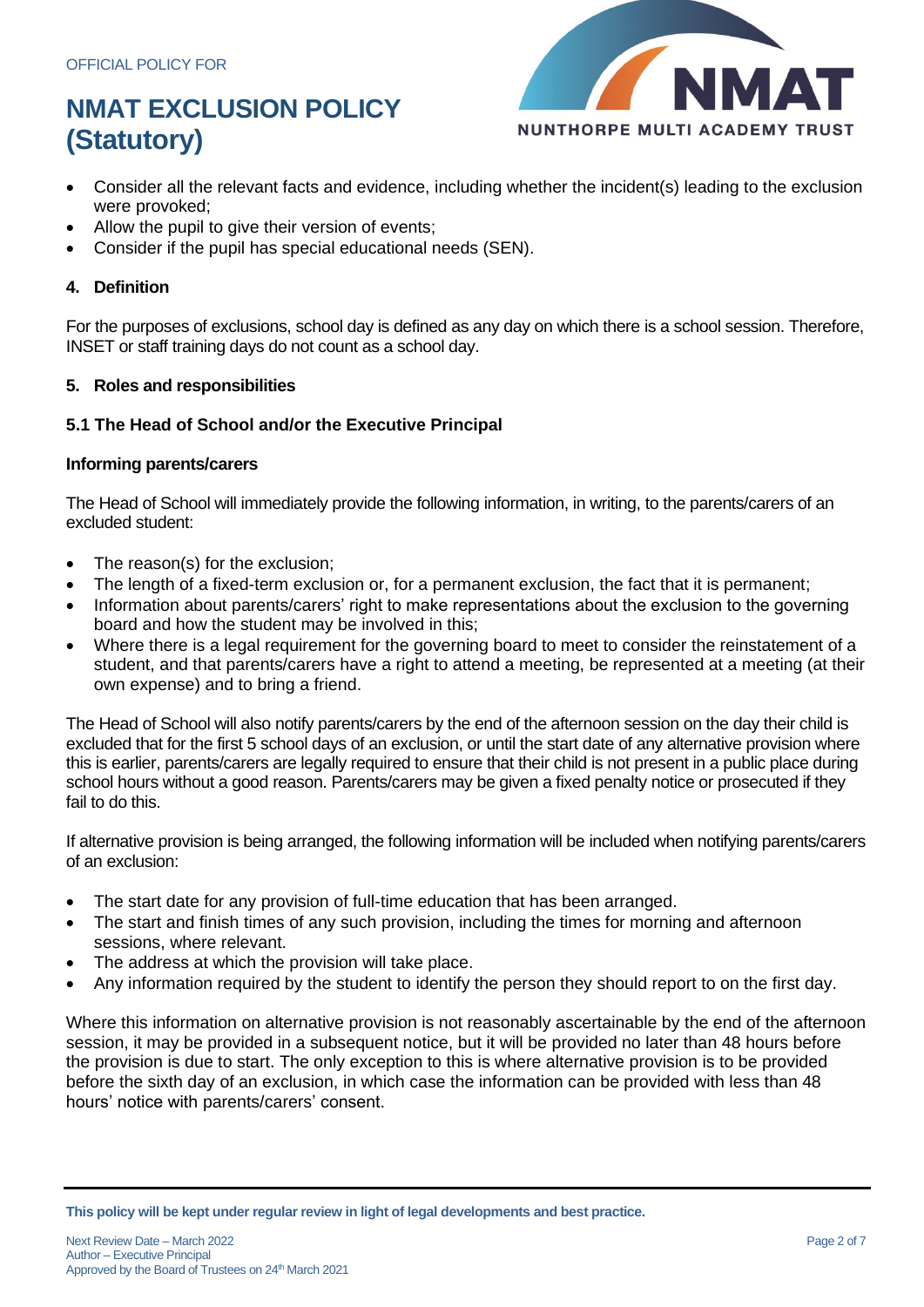

## **Informing the governing board and local authority**

The Head of School will immediately notify the governing board and the local authority (LA) of:

- A permanent exclusion, including when a fixed-period exclusion is made permanent;
- Exclusions which would result in the student being excluded for more than 5 school days (or more than 10 lunchtimes) in a term;
- Exclusions which would result in the pupil missing a public examination.

For a permanent exclusion, if the student lives outside the LA in which the school is located, the Head of School will also immediately inform the pupil's 'home authority' of the exclusion and the reason(s) for it without delay.

For all other exclusions, the Head of School will notify the governing board and LA once a term. The Executive Principal will update the Board of Trustees.

## **5.2 The governing board**

The governing board has a duty to consider the reinstatement of an excluded student (see section 6) Within 14 days of receipt of a request, the governing board will provide the secretary of state with information about any exclusions in the last 12 months.

For a fixed-period exclusion of more than 5 school days, the governing board insert 'LA' instead of 'governing board' if you are a PRU will arrange suitable full-time education for the student. This provision will begin no later than the sixth day of the exclusion.

Provision does not have to be arranged for students in the final year of compulsory education who do not have any further public examinations to sit.

## **5.3 The LA**

For permanent exclusions, the LA is responsible for arranging suitable full-time education to begin no later than the sixth day of the exclusion.

## **6. Considering the reinstatement of a pupil**

A Pupil Disciplinary Committee (PDC) will be formed and will consider the reinstatement of an excluded student within 15 school days of receiving the notice of the exclusion if:

- The exclusion is permanent;
- It is a fixed-term exclusion which would bring the pupil's total number of school days of exclusion to more than 15 in a term;
- It would result in a student missing a public examination.

If requested to do so by parents/carers, a PDC will consider the reinstatement of an excluded student within 50 school days of receiving notice of the exclusion if the student would be excluded from school for more than 5 school days, but less than 15, in a single term.

**This policy will be kept under regular review in light of legal developments and best practice.**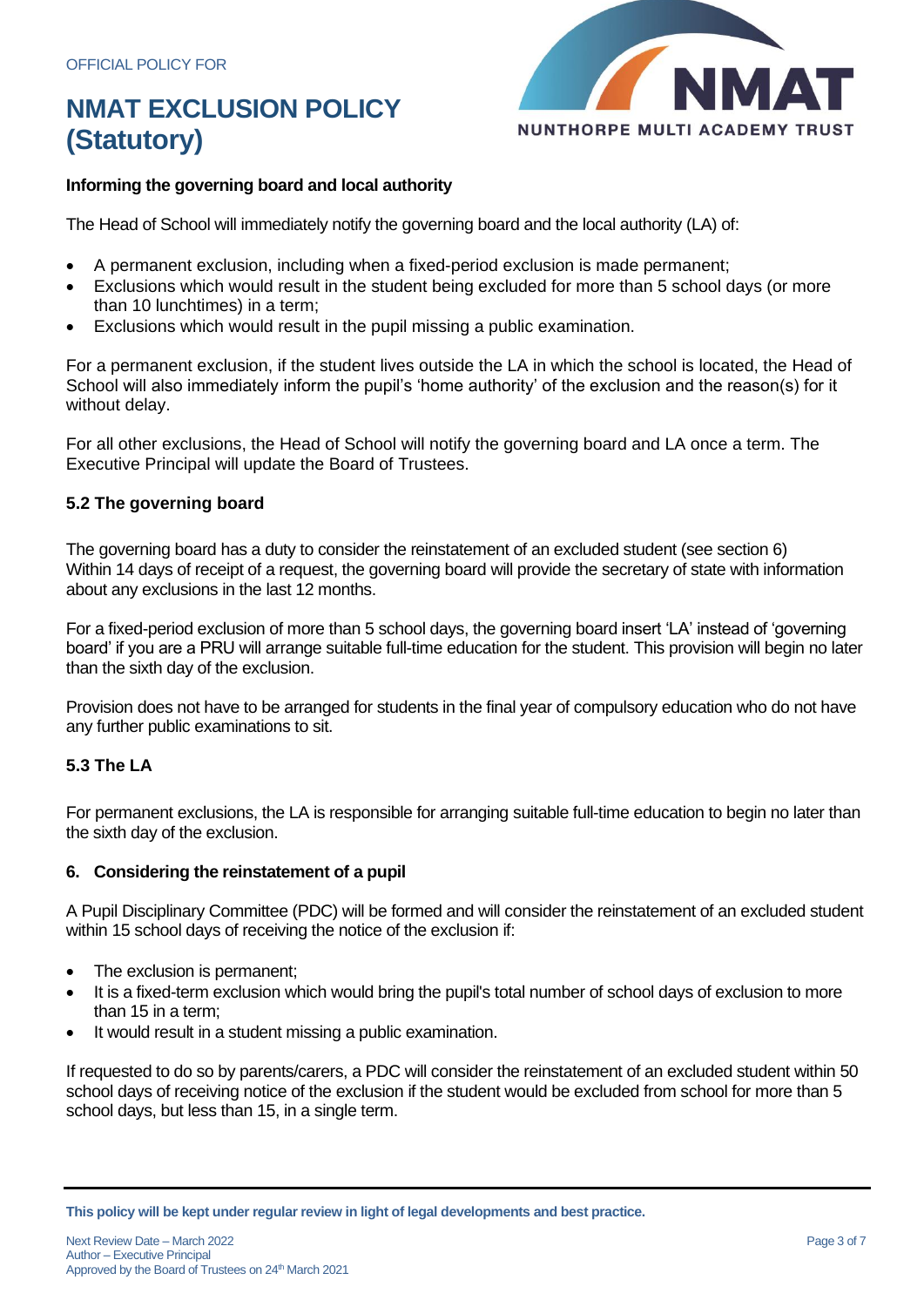

Where an exclusion would result in a student missing a public examination, the PDC will consider the reinstatement of the student before the date of the examination. If this is not practicable, the PDC will consider the exclusion and decide whether or not to reinstate the student.

The PDC can either:

- Decline to reinstate the student, or
- Direct the reinstatement of the pupil immediately, or on a particular date.

In reaching a decision, the PDC will consider whether the exclusion was lawful, reasonable and procedurally fair and whether the Head of School followed their legal duties. They will decide whether or not a fact is true 'on the balance of probabilities', which differs from the criminal standard of 'beyond reasonable doubt', as well as any evidence that was presented in relation to the decision to exclude.

Minutes will be taken of the meeting, and a record of evidence considered kept. The outcome will also be recorded on the student's educational record.

The PDC will notify, in writing, the Head of School, parents/carers and the LA of its decision, along with reasons for its decision, without delay.

Where an exclusion is permanent, the PDC's decision will also include the following:

- The fact that it is permanent
- Notice of parents/carers' right to ask for the decision to be reviewed by an independent review panel, and:
	- o The date by which an application for an independent review must be made;
	- $\circ$  The name and address to whom an application for a review should be submitted;
	- o That any application should set out the grounds on which it is being made and that, where appropriate, reference to how the student's SEN are considered to be relevant to the exclusion;
	- $\circ$  That, regardless of whether the excluded student has recognised SEN, parents/carers have a right to require the Academy Trust to appoint an SEN expert to attend the review;
	- o Details of the role of the SEN expert and that there would be no cost to parents/carers for this appointment;
	- o That parents/carers must make clear if they wish for an SEN expert to be appointed in any application for a review;
	- $\circ$  That parents/carers may, at their own expense, appoint someone to make written and/or oral representations to the panel, and parents/carers may also bring a friend to the review.
- That if parents/carers believe that the exclusion has occurred as a result of discrimination, they may make a claim under the Equality Act 2010 to the first-tier tribunal (special educational needs and disability), in the case of disability discrimination, or the county court, in the case of other forms of discrimination. A claim of discrimination made under these routes should be lodged within 6 months of the date on which the discrimination is alleged to have taken place.

## **7. An independent review**

If parents/carers apply for an independent review, the Trust will arrange for an independent panel to review the decision of the governing board not to reinstate a permanently excluded student.

Applications for an independent review must be made within 15 school days of notice being given to the parents/carers by the PDC of its decision to not reinstate a student.

**This policy will be kept under regular review in light of legal developments and best practice.**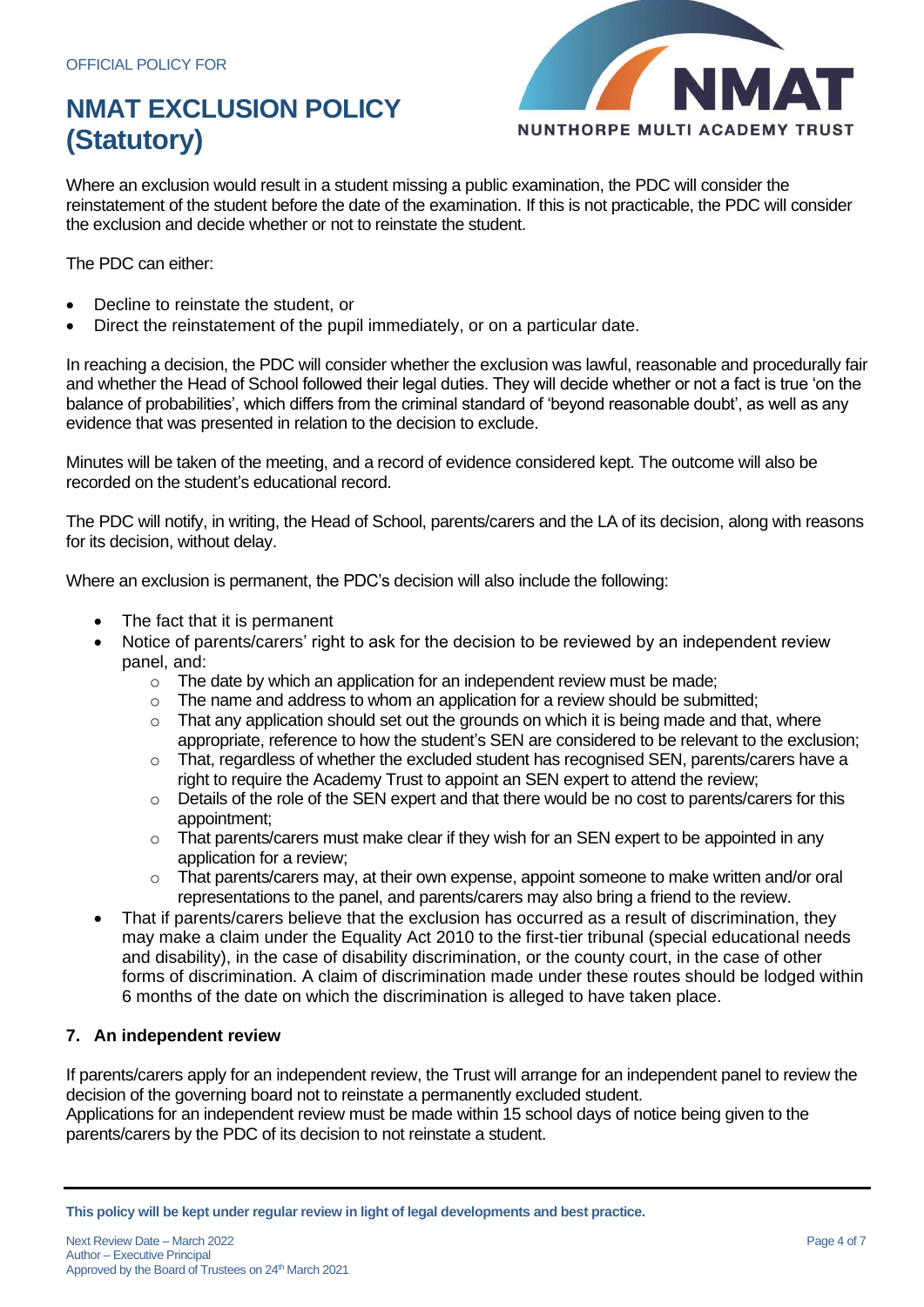

A panel of 3 or 5 members will be constituted with representatives from each of the categories below. Where a 5-member panel is constituted, 2 members will come from the school governors category and 2 members will come from the Head of School category.

- A lay member to chair the panel who has not worked in any school in a paid capacity, disregarding any experience as a school governor or volunteer;
- School governors who have served as a governor for at least 12 consecutive months in the last 5 years, provided they have not been teachers or Head of Schools during this time;
- Head of Schools/Head Teachers or individuals who have been a Head of School/Head Teacher within the last 5 years.

A person may not serve as a member of a review panel if they:

- Are a Trustee or governor of the Academy Trust or governing board of the excluding school;
- Are the Head of School of the excluding school, or have held this position in the last 5 years;
- Are an employee of the Academy Trust or the governing board, of the excluding school (unless they are employed as a Head of School at another school);
- Have, or at any time have had, any connection with the Academy Trust, school, governing board, parents/carers or student, or the incident leading to the exclusion, which might reasonably be taken to raise doubts about their impartially;
- Have not had the required training within the last 2 years (see appendix 1 for what training must cover);
	- $\circ$  A clerk will be appointed to the panel.

The independent panel will decide one of the following:

- Uphold the governing board's decision;
- Recommend that the governing board reconsiders reinstatement;
- Quash the governing board's decision and direct that they reconsider reinstatement (only when the decision is judged to be flawed);

The panel's decision can be decided by a majority vote. In the case of a tied decision, the chair has the casting vote.

#### **8. School registers**

A student's name will be removed from the school admissions register if:

- 15 school days have passed since the parents/carers were notified of the exclusion panel's decision to not reinstate the student and no application has been made for an independent review panel, or
- The parents/carers have stated in writing that they will not be applying for an independent review panel.

Where an application for an independent review has been made, the governing board will wait until that review has concluded before removing a student's name from the register.

Where alternative provision has been made for an excluded student and they attend it, code B (education off-site) or code D (dual registration) will be used on the attendance register.

**This policy will be kept under regular review in light of legal developments and best practice.**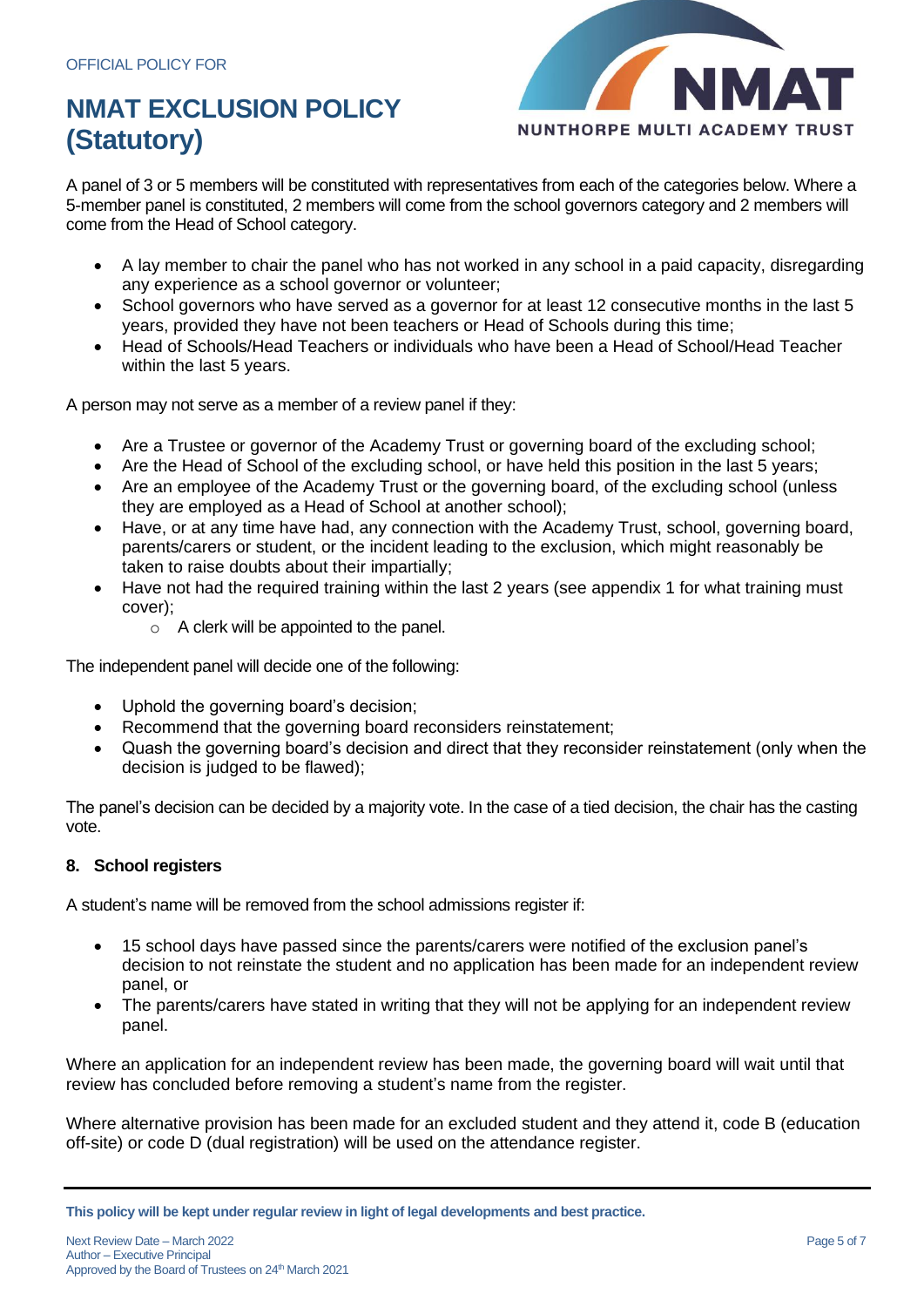

Where excluded students are not attending alternative provision, code E (absent) will be used.

### **9. Returning from a fixed-term exclusion**

Following a fixed-term exclusion, a re-integration meeting will be held involving the student, parents/carers, a member of senior staff and other staff, where appropriate.

The following measures may be implemented when a student returns from a fixed-term exclusion:

- Agreeing a behaviour contract.
- Putting a student 'on report'.
- Internal isolation.

### **10. Monitoring arrangements**

The Head of School monitors the number of exclusions every term and reports back to the Executive Principal and Governors. They also liaise with the local authority to ensure suitable full-time education for excluded students.

This policy will be reviewed by Trustees annually. At every review, the policy will be shared with the governing board.

#### **11. Links with other policies**

This exclusions policy is linked to our:

- Behaviour policy.
- SEN policy.

**This policy will be kept under regular review in light of legal developments and best practice.**